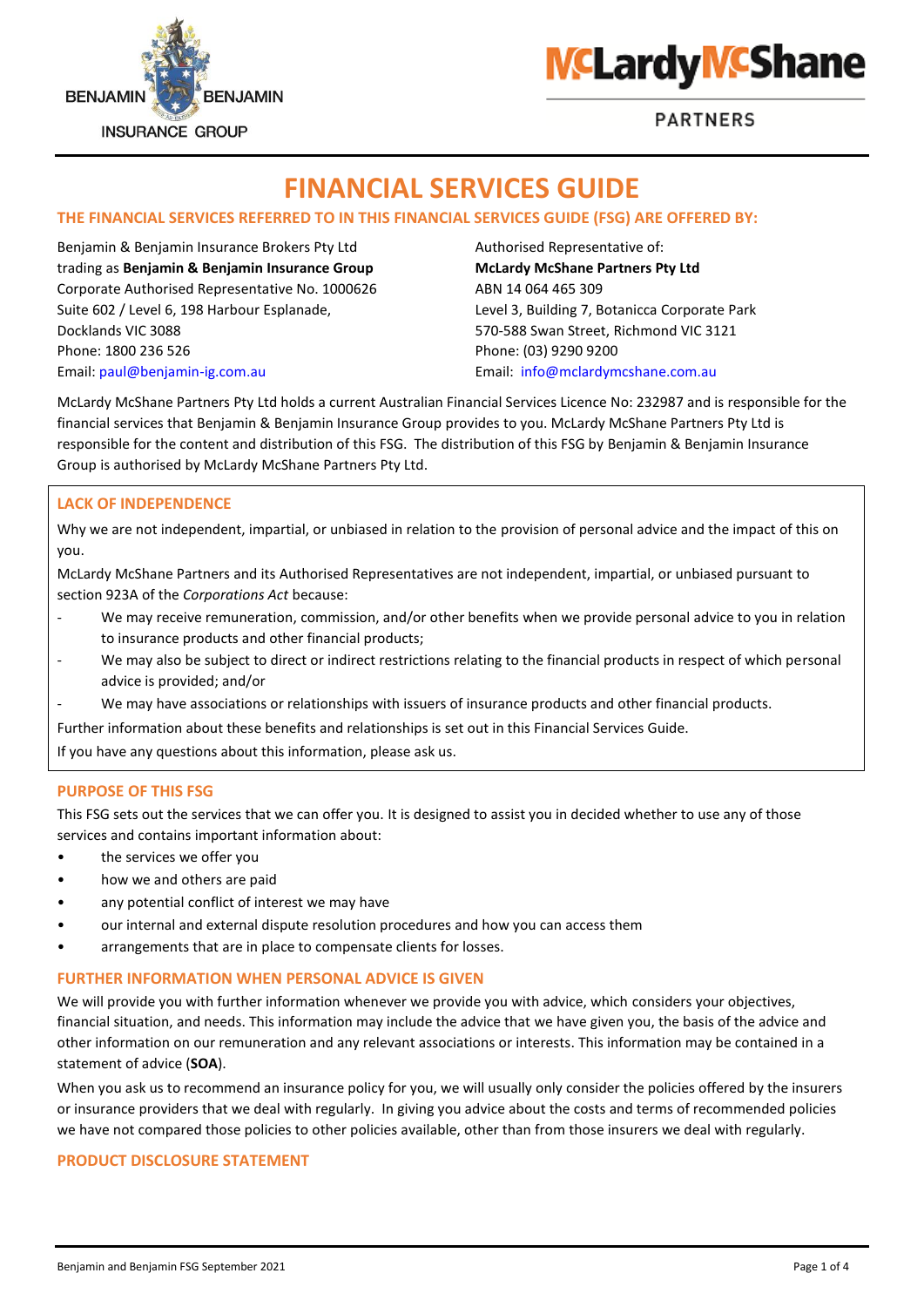



If we offer to arrange the issue of an insurance policy to you, we will also provide you with, or pass on to you, a product disclosure statement (**PDS**), unless you already have an up-to-date PDS from the insurer. The PDS will contain information about the policy, which will enable you to make an informed decision about purchasing that product.

#### **FROM WHEN DOES THIS FSG APPLY?**

This FSG applies from 7 September 2021 and remains valid unless a further FSG is issued to replace it. We may give you a supplementary FSG. It will not replace this FSG but will cover services not covered by this FSG.

## **HOW CAN I INSTRUCT YOU?**

You can contact us to give us instructions by post, phone, fax or email on the contact number or details mentioned on page 1 of this FSG.

## **WHO IS RESPONSIBLE FOR THE FINANCIAL SERVICES PROVIDED?**

McLardy McShane Partners Pty Ltd is responsible for the financial services that will be provided to you, or through you to your family members, including the distribution of this FSG. The contact details for McLardy McShane Partners Pty Ltd on page 1 of this FSG.

## **WHAT KINDS OF FINANCIAL SERVICES ARE YOU AUTHORISED TO PROVIDE TO ME AND WHAT KINDS OF FINANCIAL PRODUCT/S DO THOSE SERVICES RELATE TO?**

Benjamin & Benjamin Insurance Group is authorised to advise and deal in general insurance products to wholesale and/or retail clients under McLardy McShane Partners Pty Ltd's Australian Financial Service Licence. We will do this on your behalf as your broker unless we tell you otherwise.

Sometimes we will act under a binder or agency McLardy McShane Partners Pty Ltd has from an insurer. When we act under a binder or agency, we will be acting as the agent of the insurer. This means that we represent and act for the insurer, not for you. We will tell you when we act under a binder or agency to arrange your insurance or advise you about your insurance needs.

#### **RETAIL CLIENTS**

Under the Corporations Act 2001 (the Act) Retail Clients are provided with additional protection from other clients. The Act defines Retail Clients as: Individuals or a manufacturing business employing less than 100 people or any other business employing less than 20 people and that are purchasing the following types of insurance covers: Motor vehicle, home building, contents, personal and domestic, sickness/accident/travel, consumer credit and other classes as prescribed by regulations. Some of the information in this FSG only applies to Retail Clients and it is important that you understand if you are covered by the additional protection provided.

#### **WILL I RECEIVE TAILORED ADVICE?**

Maybe not in all cases. However, we may need information about your personal objectives, details of your current financial situation and any relevant information, so that we can arrange insurance policies for you, or to give you advice about your insurance needs. We will ask you for the details that we need to know.

In some cases, we will not ask for any of this information. If we do not ask, or if you do not give us all the information we ask for, any advice you receive may not be appropriate to your needs, objectives, and financial situation.

You should read the warnings contained in any SOA, or any other warnings that we give you, carefully before making any decision about an insurance policy.

Where we provide you with advice about your insurance arrangements, that advice is current at the time that we give it. We will review your insurance arrangements when you inform us about changes in your circumstances, or upon renewal of your insurances.

#### **CONTRACTUAL LIABILITY AND YOUR INSURANCE COVER**

Many commercial or business contracts contain clauses dealing with your liability (including indemnities or hold harmless clauses). Such clauses may entitle your insurers to reduce cover, or in some cases, refuse to indemnify you at all. You should seek legal advice before signing and accepting contracts. You should inform us of any clauses of this nature before you enter into them.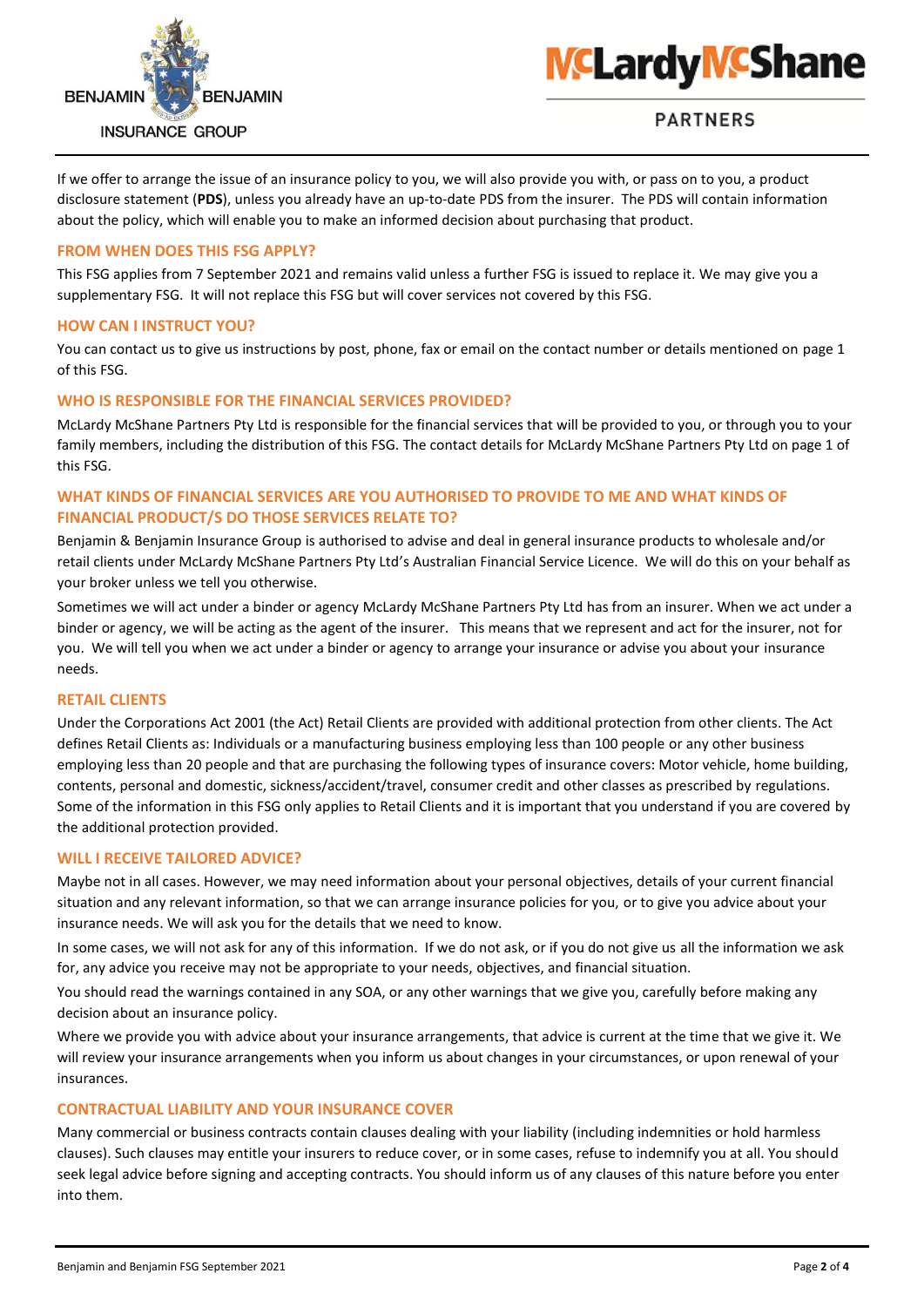



# **WHAT INFORMATION DO YOU MAINTAIN IN MY FILE AND CAN I EXAMINE MY FILE?**

McLardy McShane Partners Pty Ltd maintains a record of your personal profile, including details of insurance policies that we arrange for you. McLardy McShane Partners Pty Ltd may also maintain records of any recommendations or advice given to you. McLardy McShane Partners Pty Ltd will retain this FSG and any other FSG given to you as well as any SOA or PDS that we give or pass on to you for the period required by law.

McLardy McShane Partners Pty Ltd is and we are committed to implementing and promoting a privacy policy, which will ensure the privacy and security of your personal information. A copy of our privacy policy is available on request. If you wish to look at your file, please ask us and we will arrange for you to do so.

#### **HOW WILL I PAY FOR THE SERVICES PROVIDED?**

Payment for the services we provide you are payable directly to McLardy McShane Partners Pty Ltd. For each insurance product, the insurer will charge a premium that includes any relevant taxes, charges, and levies. McLardy McShane Partners Pty Ltd often receive a payment based on a percentage of this premium (excluding relevant taxes, charges, and levies) called commission, which is paid to McLardy McShane Partners Pty Ltd by the insurers. In some cases, you will also be charged a fee. These will all be shown on the invoice that is sent to you.

You can choose to pay for our services by any of the payment methods set out in the invoice. You are required to pay McLardy McShane Partners Pty Ltd within the time set out on the invoice.

If there is a refund or reduction of your premium as a result of a cancellation or alteration to a policy or based on a term of your policy (such as a premium adjustment provision), we will retain any fee we have charged you. We will also retain commission depending on our arrangements with the insurer or charge you a cancellation fee equal to the reduction in commission.

When you pay us your premium it will be banked into McLardy McShane Partners Pty Ltd's trust account. McLardy McShane Partners Pty Ltd will retain the commission from the premium you pay us and remit the balance to the insurer in accordance with McLardy McShane Partners Pty Ltd 's arrangements with the insurer. McLardy McShane Partners Pty Ltd will earn interest on the premium while it is in their trust account or McLardy McShane Partners Pty Ltd may invest the premium and earn a return. McLardy McShane Partners Pty Ltd will retain any interest or return on investment earned on the premium.

#### **HOW ARE ANY COMMISSIONS, FEES OR OTHER BENEFITS CALCULATED FOR PROVIDING FINANCIAL SERVICES?**

McLardy McShane Partners Pty Ltd 's commission will be calculated based on the following formula: **X = Y% x P**  In this formula:

X = McLardy McShane Partners Pty Ltd 's commission

Y% = the percentage commission paid to McLardy McShane Partners Pty Ltd by the insurer.

McLardy McShane Partners Pty Ltd 's commission varies between 0 and 35%.

P = the amount you pay for any insurance policy (less any government fees or charges included in that amount).

Benjamin & Benjamin Insurance Group will receive 95% of McLardy McShane Partners Pty Ltd 's commission.

Benjamin & Benjamin Insurance Group may charge a fee for service as well as, or instead of commission. The fee charged will depend on the complexity and level advice sought and provided, and the time spent on your insurance needs. The fee will be shown on the invoice that we send to you.

Occasionally we pay commissions, fees or benefits to others who refer you to us or refer us to an insurer. If we do, we will pay commissions to those people out of our commission or fees (not in addition to those amounts), in the range of 0% to 50%.

Our employees that will assist you with your insurance needs will be paid a market salary. They may receive bonuses payable based on performance criteria.

If we give you personal advice, we will inform you of any fees, commission or other payments we, our associates or anyone referring you to us (or us to any insurer) will receive in relation to the policies that are the subject of the advice.

See below for information on the Steadfast association and commission.

# **DO YOU HAVE ANY RELATIONSHIPS OR ASSOCIATIONS WITH THE INSURERS WHO ISSUE THE INSURANCE POLICIES OR ANY OTHER MATERIAL RELATIONSHIPS?**